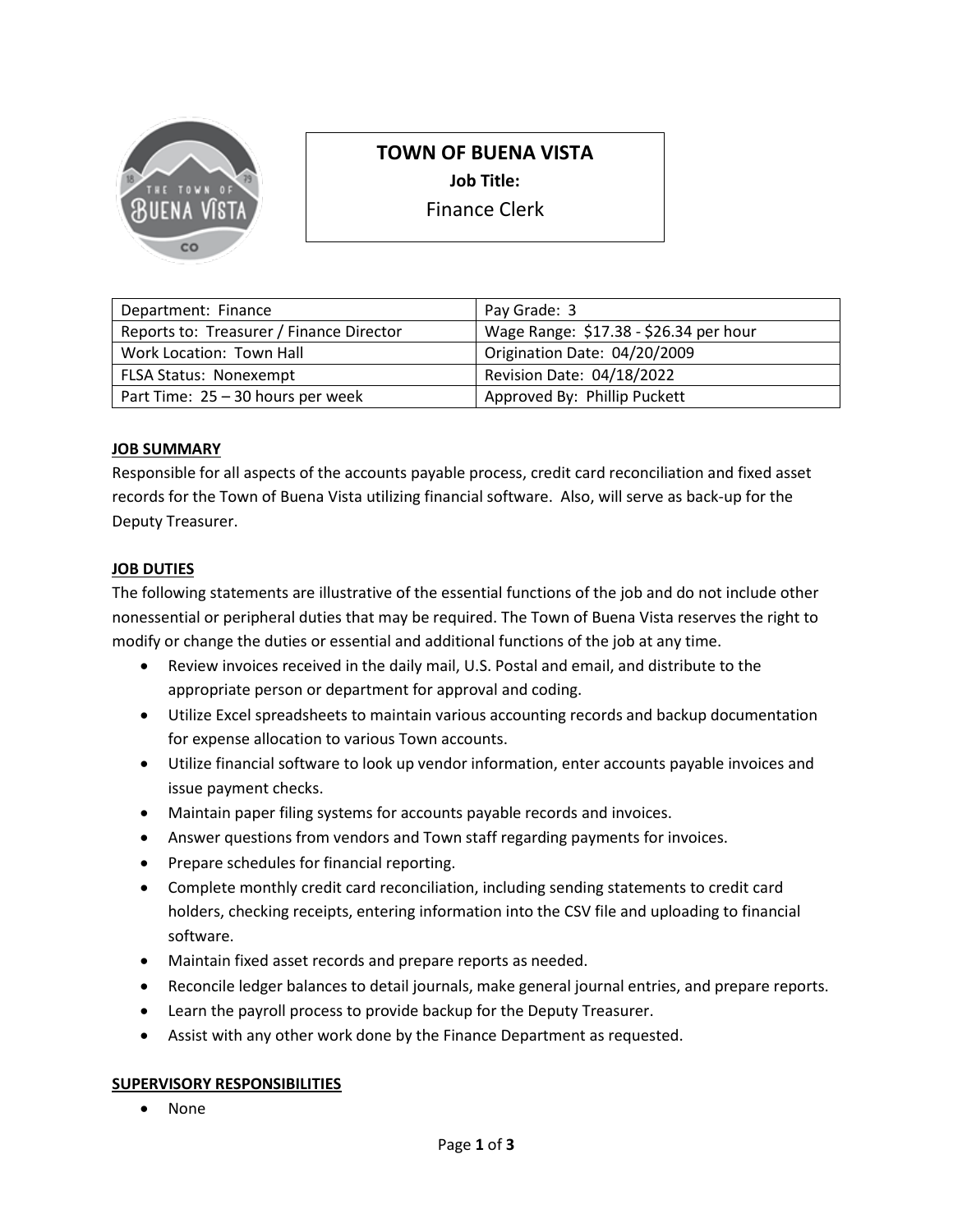# **KNOWLEDGE, SKILLS, AND ABILITIES**

## **Knowledge of:**

- Basic bookkeeping and financial transactions.
- MS Office and databases (Word, Excel and Access).
- Familiarity with financial regulations, i.e. Generally Accepted Accounting Principles (GAAP) is a plus.

#### **Skills and Ability to:**

- Research IRS regulations, insurance regulations, employment law, and municipal codes.
- Adapt to changing conditions and requirements.
- Meet customer needs with courtesy and efficiency.
- Handle multiple demands, meet deadlines, and maintain composure and sense of humor.
- Be detail oriented with ability to focus on task at hand.
- Quickly learn and master new computer software.
- Excellent time management to set priorities and complete work on time.

## **EDUCATION AND EXPERIENCE**

- **Education/Training:**
	- o At least 3 years of increasing responsibility maintaining computerized accounting records including accounts payable, accounts receivable and general ledger.
	- o High school diploma or GED.
	- o Bachelor's degree in finance, accounting, or similar is a plus but not required.
- **License or Certificates:** CPA certification is a plus but not required.

#### **PHYSICAL DEMANDS AND WORKING ENVIRONMENT**

The physical demands and work environment described here are representative of those that must be met by an employee to successfully perform the functions of the job. Work involves walking, talking, hearing, using hands to handle, feel, or operate objects, tools, or paper, and reaching with hands and arms.

- **Environment:** Most duties of this position are performed in an office environment and involve sitting at a computer for extended periods.
- **Physical:** Frequent sitting, standing, step climbing, and walking. Employee must be capable of lifting 20 pounds. May require climbing, balancing, bending, stooping, kneeling, and/or crouching.
- **Vision:** The employee must have good close, distance, and peripheral vision, as well as depth perception and the ability to adjust focus.
- **Hearing:** The employee must be able to talk and hear in order to communicate information and maintain awareness of the environment. Employee must be able to use a telephone.